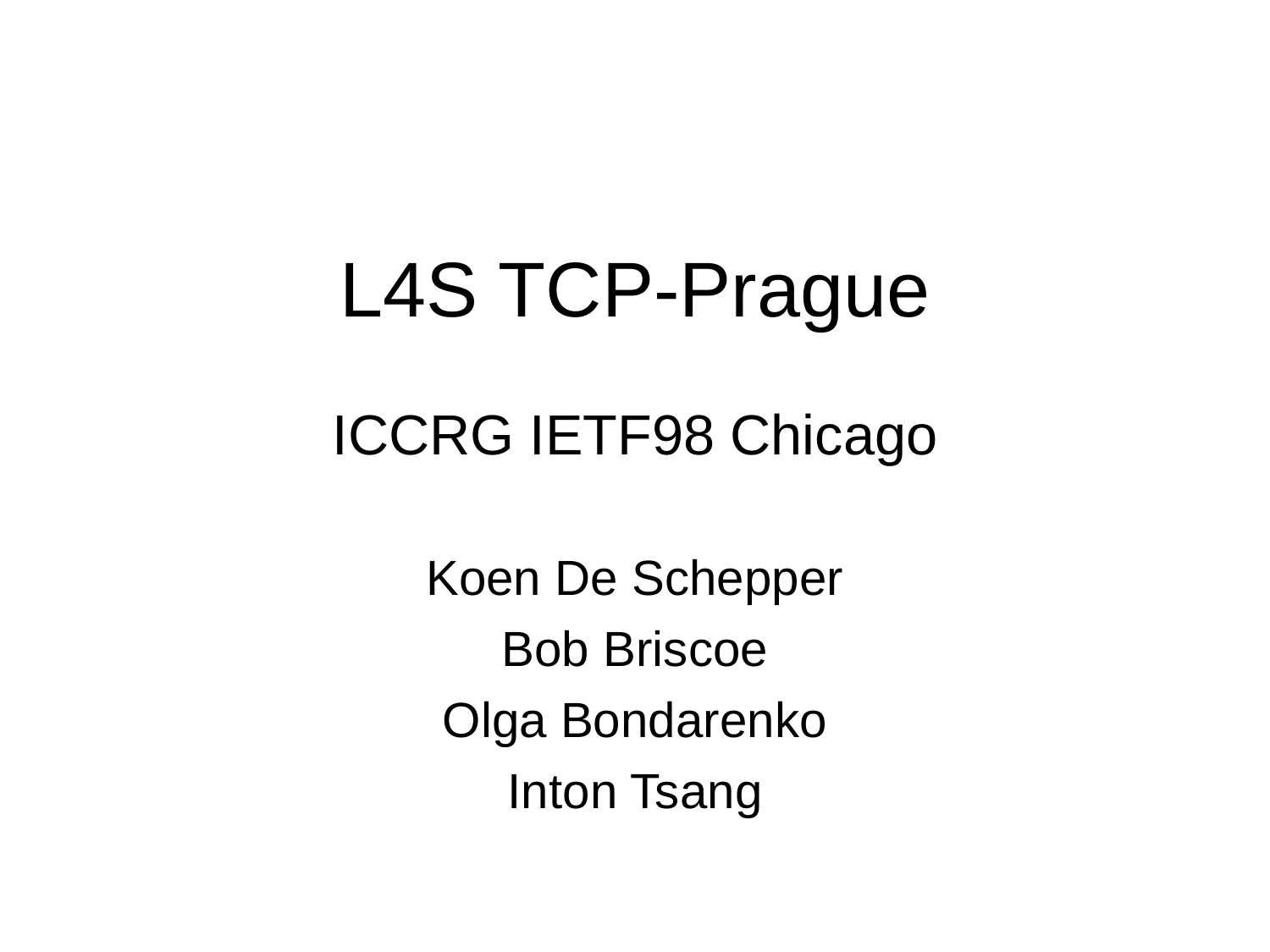# DualQ for DCTCP

DualQ AQM was main focus up to now

- Classic and DCTCP compatibility
- PI2 as the classic AQM
- Overload handling
- Large number of experiments: flow numbers, RTTs, dynamic flows

L4S - DualQ concept proven, usable with DCTCP

- 3 drafts in adoption process in TSVWG
- Release to Linux ongoing for DualPI2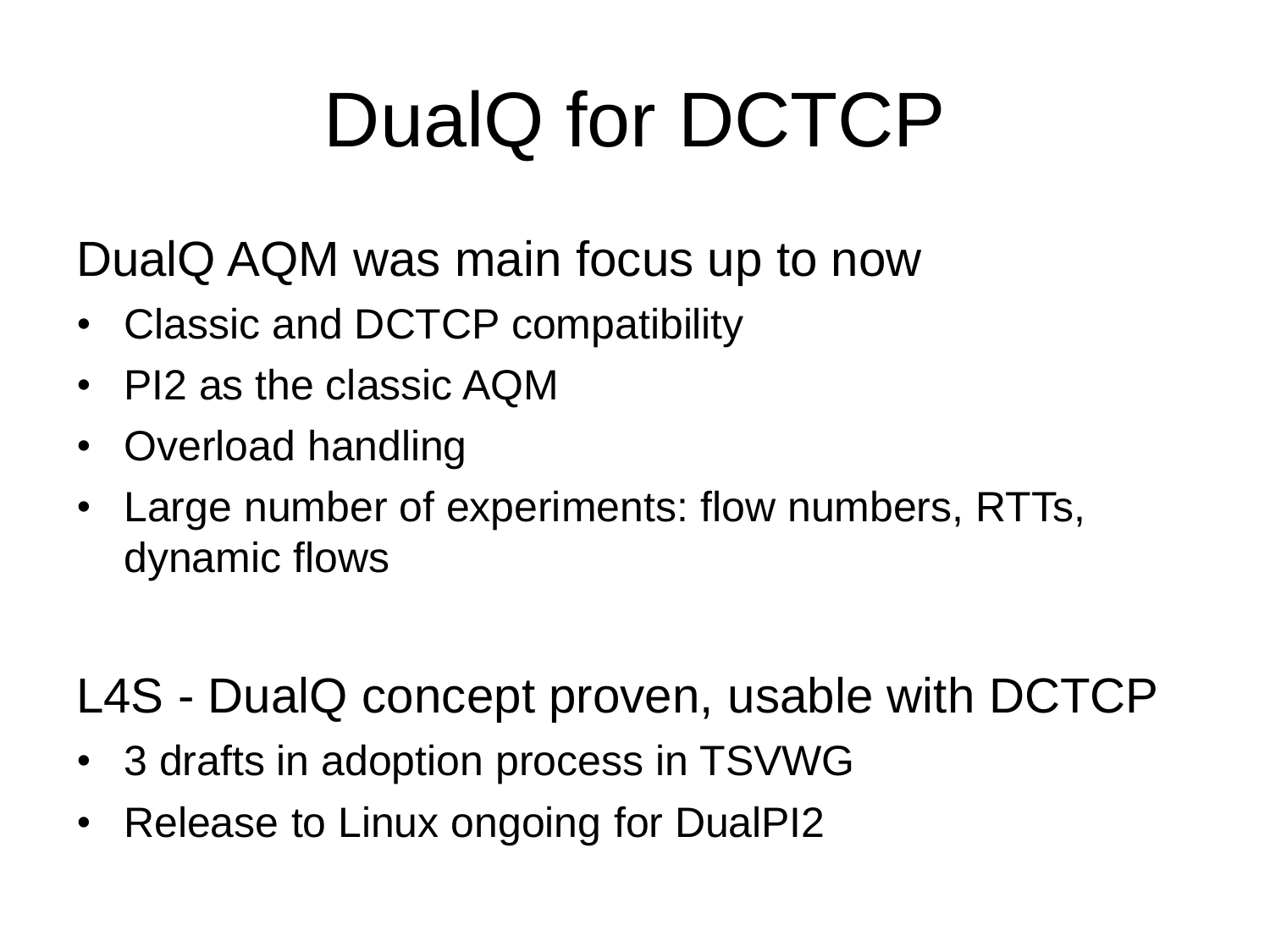# Now time for TCP-Prague

Internet-safety:

- 4.1: Fall back to Reno/Cubic congestion control on packet loss
- 4.2: Fall back to Reno/Cubic congestion control on classic ECN bottlenecks
- 4.3: Reduce RTT dependence
- 4.4: Scaling down the congestion window
- tcpm: Accurate ECN and negotiation draft-ietf-tcpm-accurate-ecn

Performance improvements:

- 5.1: Setting ECT in SYN, SYN/ACK and pure ACK packets
- 5.2: Faster than additive increase
- 5.3: Faster convergence to fairness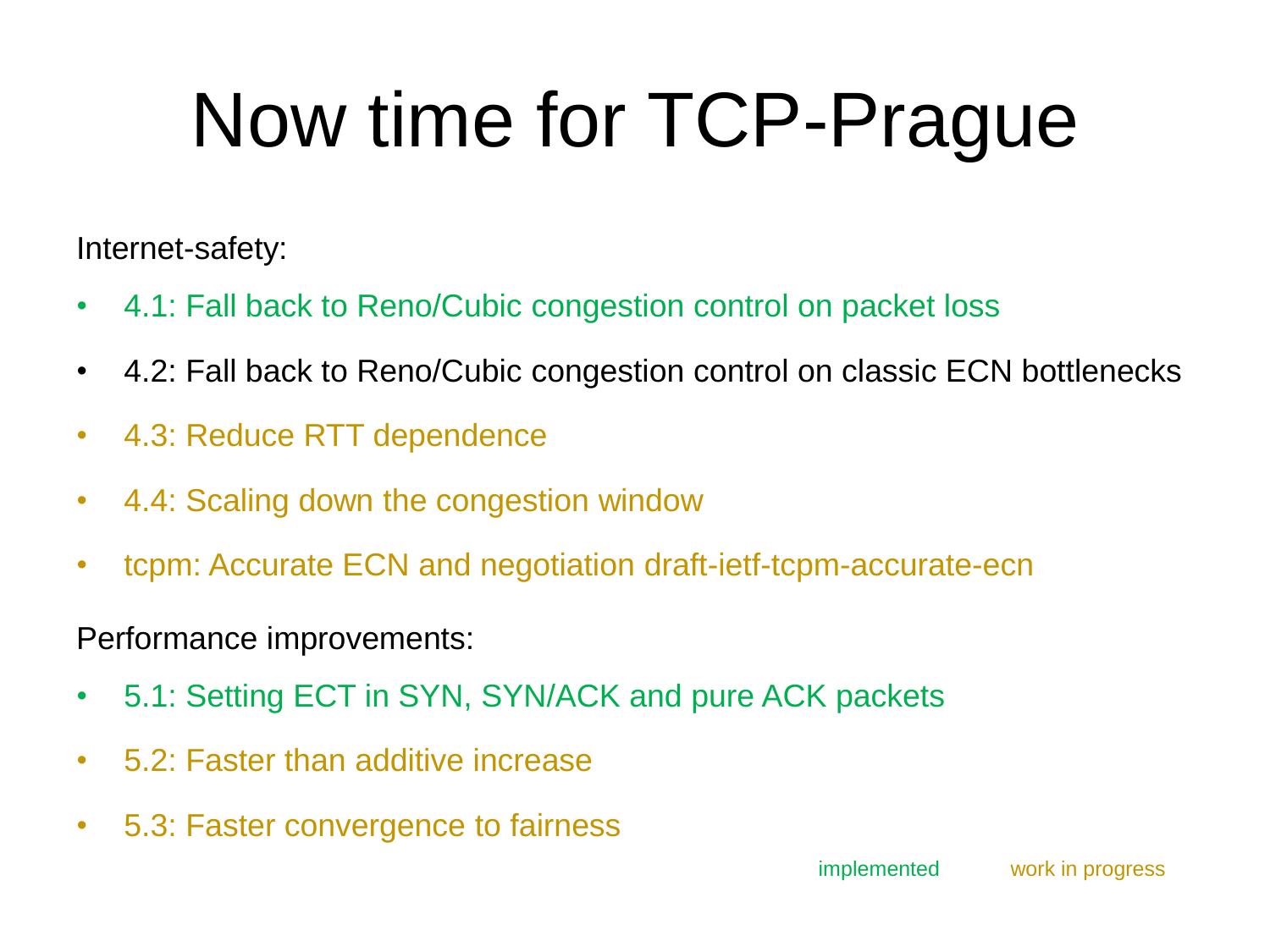## Prevent marking probability saturation

4.4: Scaling down the congestion window

Range  $p = [0.. 1]$ 

Range  $1/p = [1 \dots$  infinite]

Rate should range from  $[0 \dots$  infinite  $] \rightarrow 1/p - 1$ 

Solution: Average unmarked packets between marks  $u = 1/p - 1 = (1-p)/p = q/p$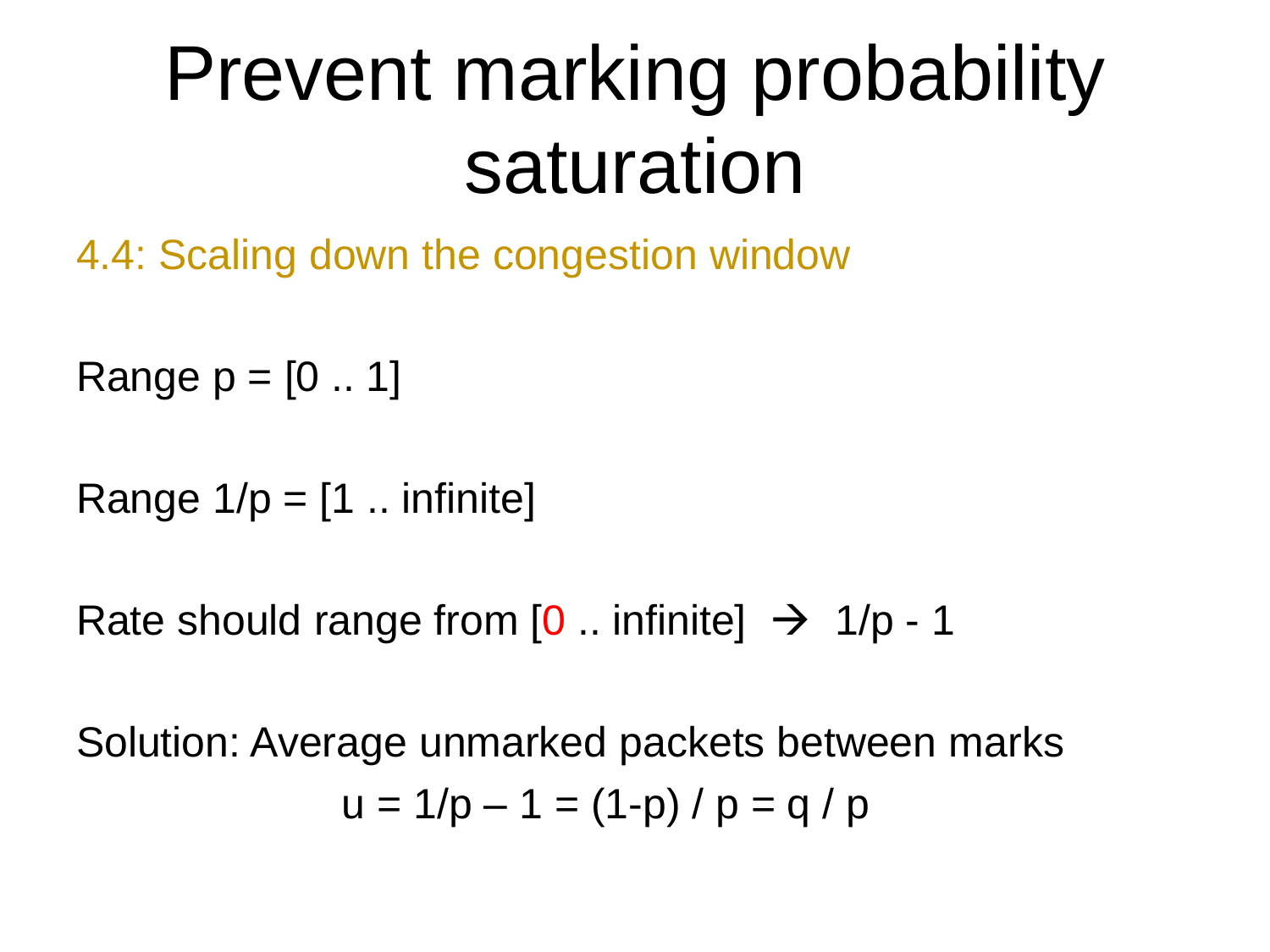#### Average unmarked:





 $p = 90\%$  1/ $p = 1,111$  u = 0,111  $avg( 1 0 0 0 0 0 0 0 0 ) = 0,111$ 

 $p = 100\%$   $1/p = 1$   $u = 0$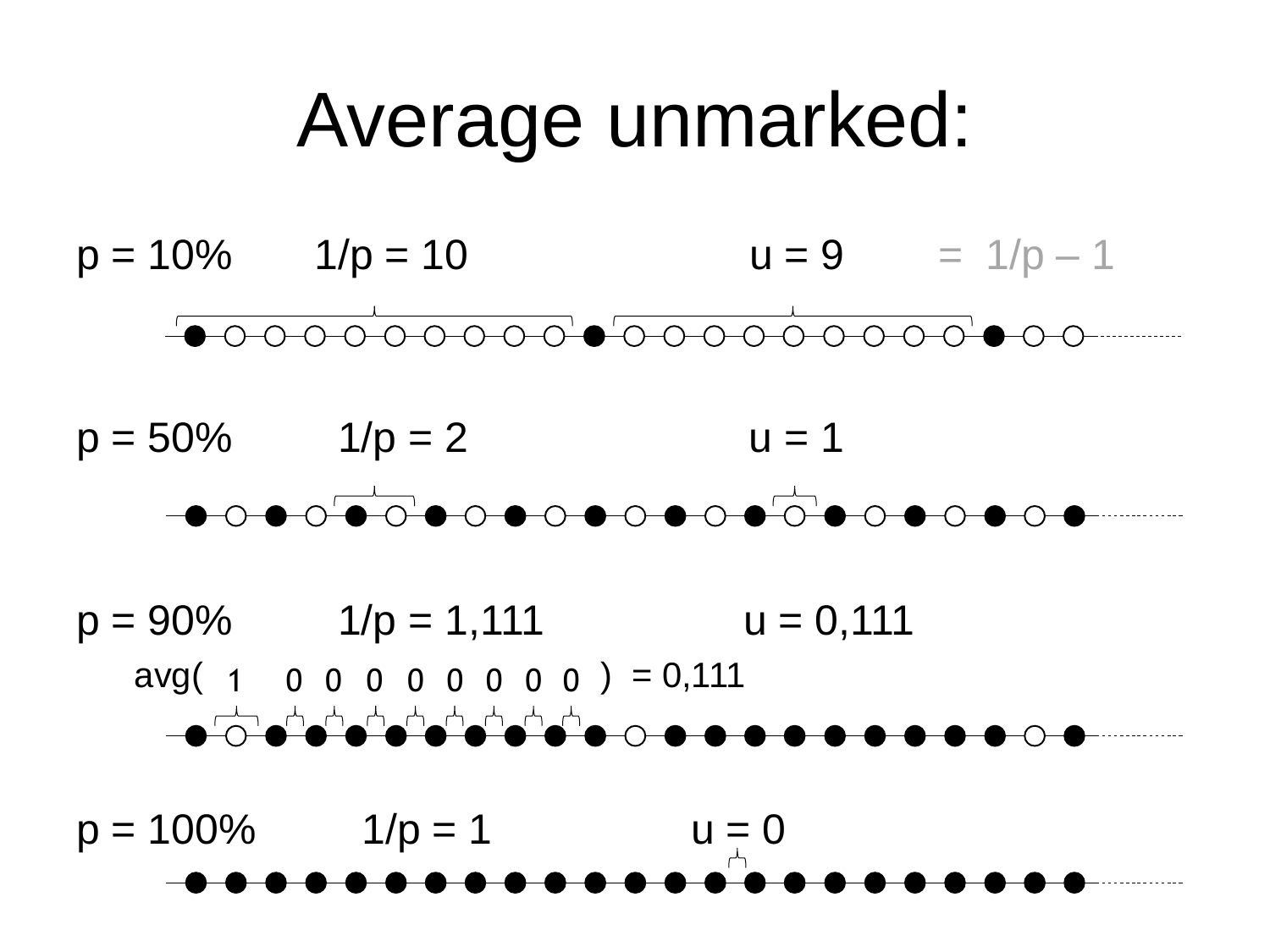## Marking probability saturation

Drop based rate is also reduced by the dropped packets:

$$
r_{drop} = (1 - p) / p.RTT
$$

$$
unified: \qquad r \sim = u / RTT
$$

Helps for

- scaling the congestion window down
- better drop compatibility
- solving RTT independence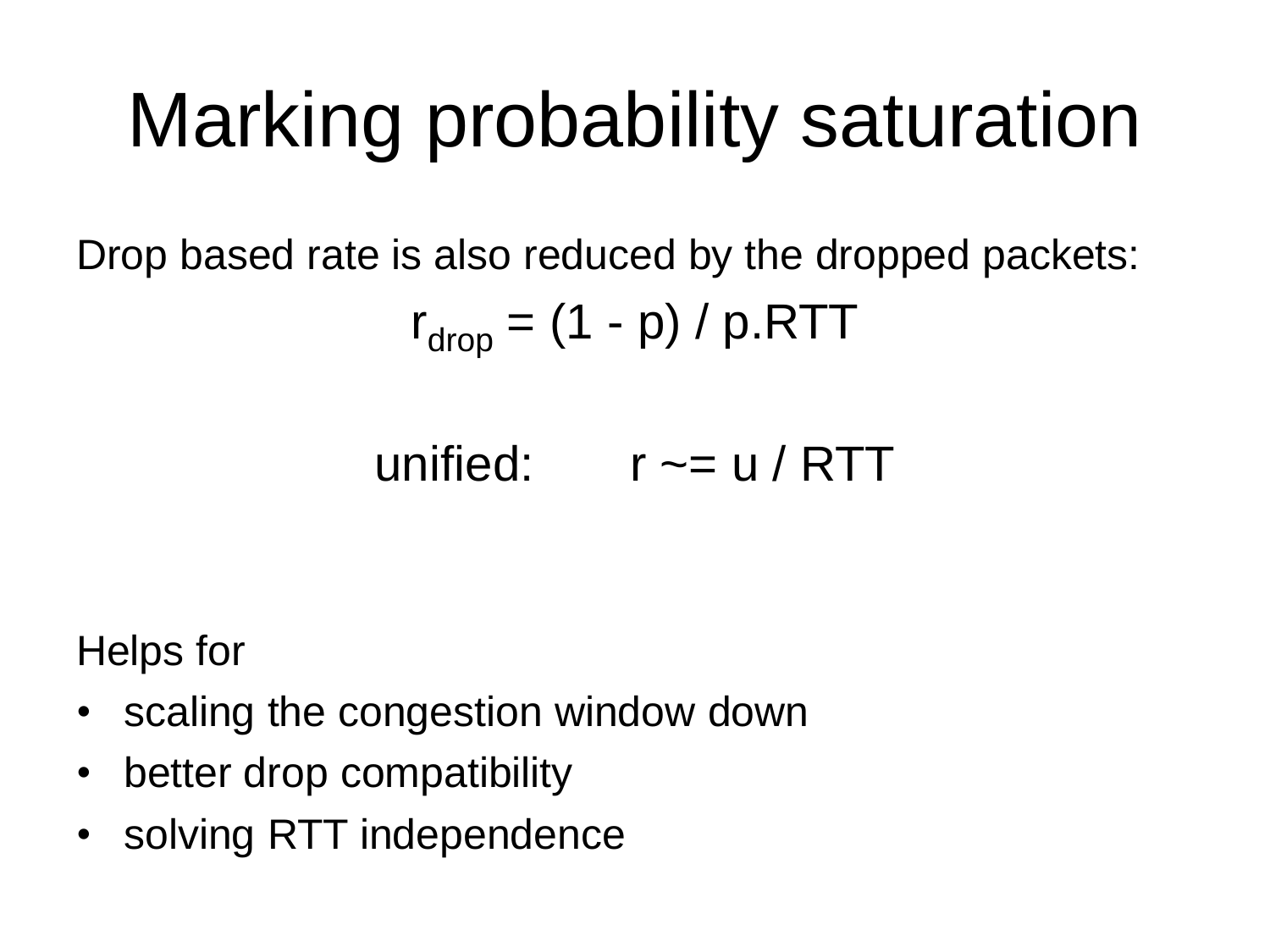#### Reduce RTT dependence

In Classic TCP, big queues  $\rightarrow$  less RTT dependent:

 $RTT1 = 100$  ms  $+ 20$  ms queue delay  $= 120$  ms

RTT2 =  $1 \text{ ms} + 20 \text{ ms}$  queue delay = 21 ms

Rate ratio = 120/20 = **6x less throughput** for flow with 100ms RTT

L4S has small or no queues at all  $\rightarrow$  high RTT dependence

 $RTT1 = 100$  ms + 1 ms queue delay = 101 ms

RTT2 = 1 ms + 1 ms queue delay = 2 ms

Rate ratio = 101/2 = **50x less throughput** for flow with 100ms RTT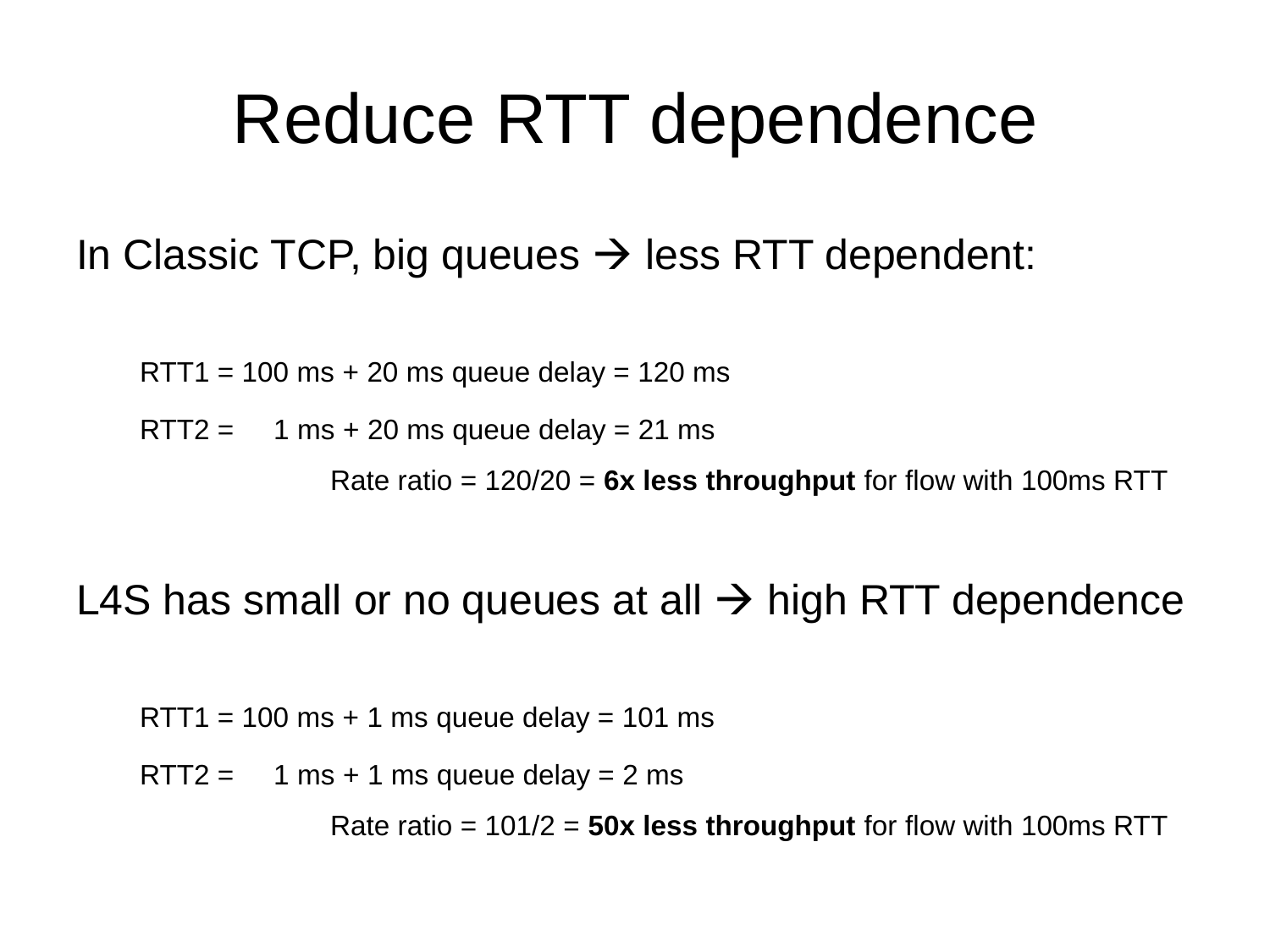## Marking rate & probability

Marking probability p

- Equal for all flows
- Used to converge to equal window or rate

#### Marking rate  $m = p$  rate

- Depends on the rate too
- Is the signal frequency, which is indication for level of delay control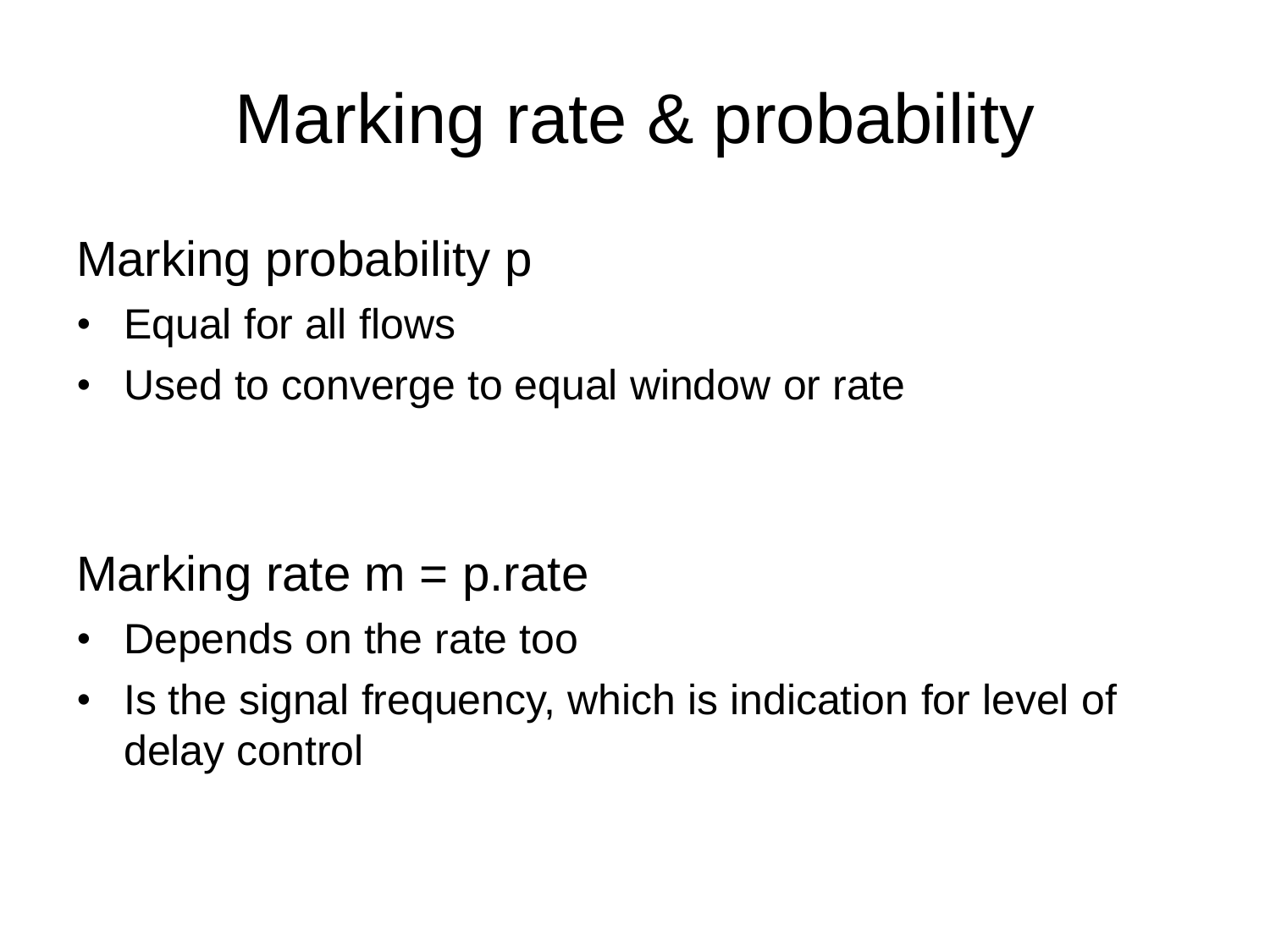## Question for ICCRG

Compromise between:

- RTT independence with RTT $_{ref}$  = 2ms:  $r = 2 / p.RTT_{ref} = 1000 / p \rightarrow p.r = 1000$  always 1000 marks per second not scalable to small RTTs
- RTT scalability:

$$
r = 2 / p.RTT
$$
  $\rightarrow$   $p.r = 2 / RTT$ 

 $\checkmark$  always 2 marks per RTT **x** rate is very RTT dependent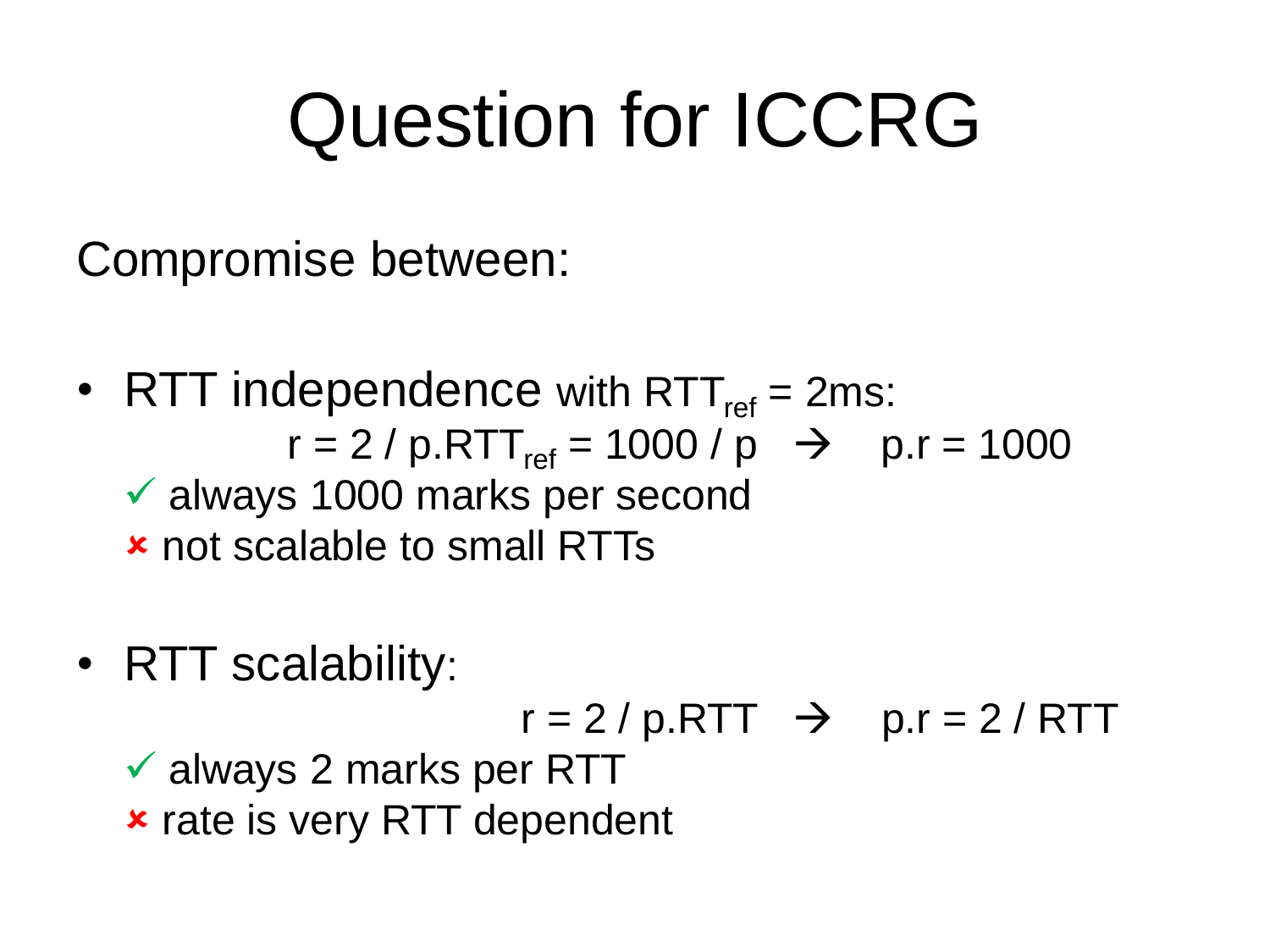## Where is the right compromise?

Current DCTCP: 2 marks per RTT

Less dependent: f(RTT) marks per RTT

• The higher the RTT the more marks per RTT

Full RTT independence:

• Constant marks per second (eg: 1 mark per ms)

• The higher the rate the more marks per ms

Full RTT scalability and RTT independent:

• Constant marking probability at all rates

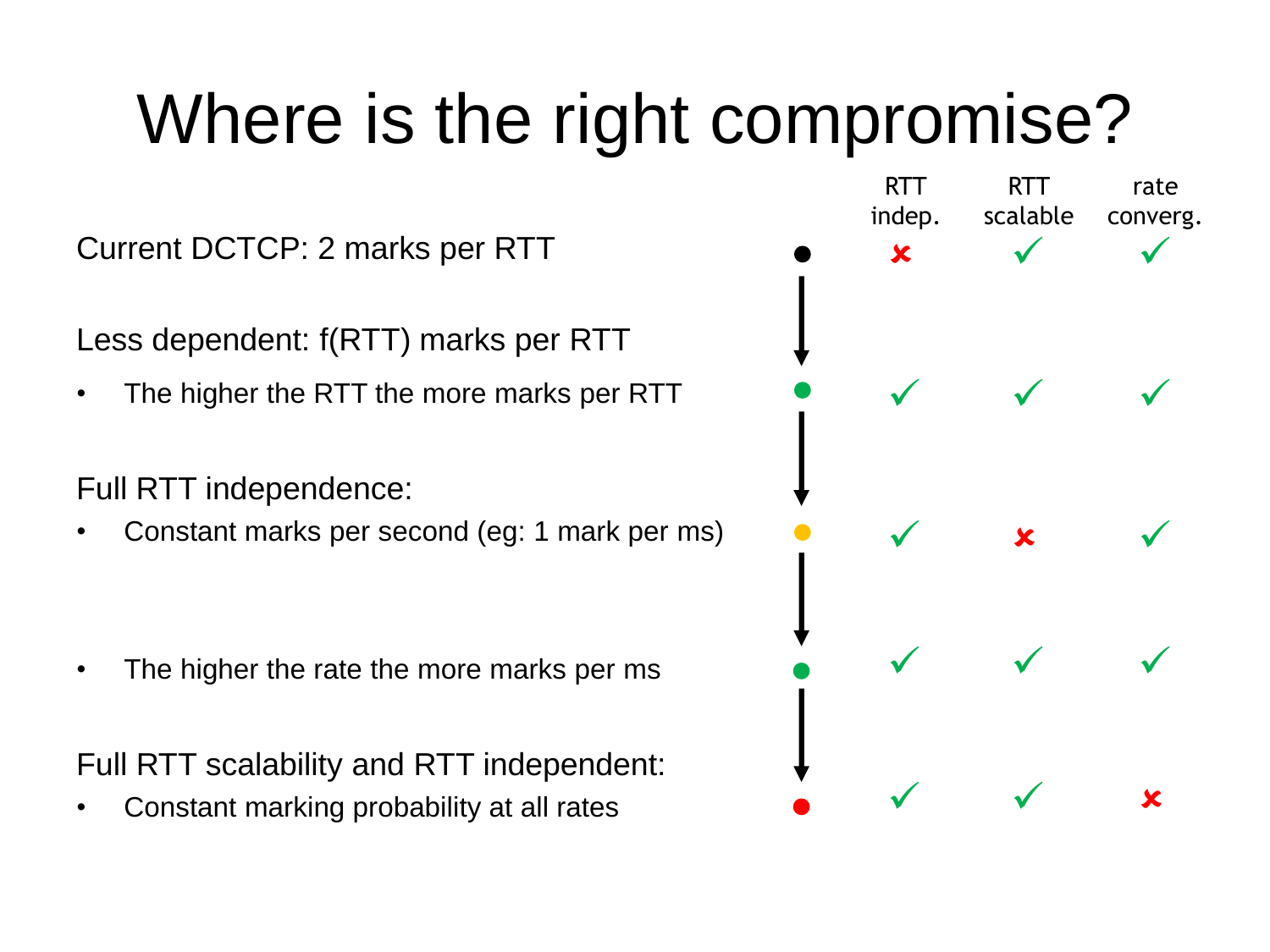### Where is the right compromise?

 $m =$  marked packets per second = p  $*$  rate = f(RTT<sup>x</sup>, rate<sup>Y</sup>)

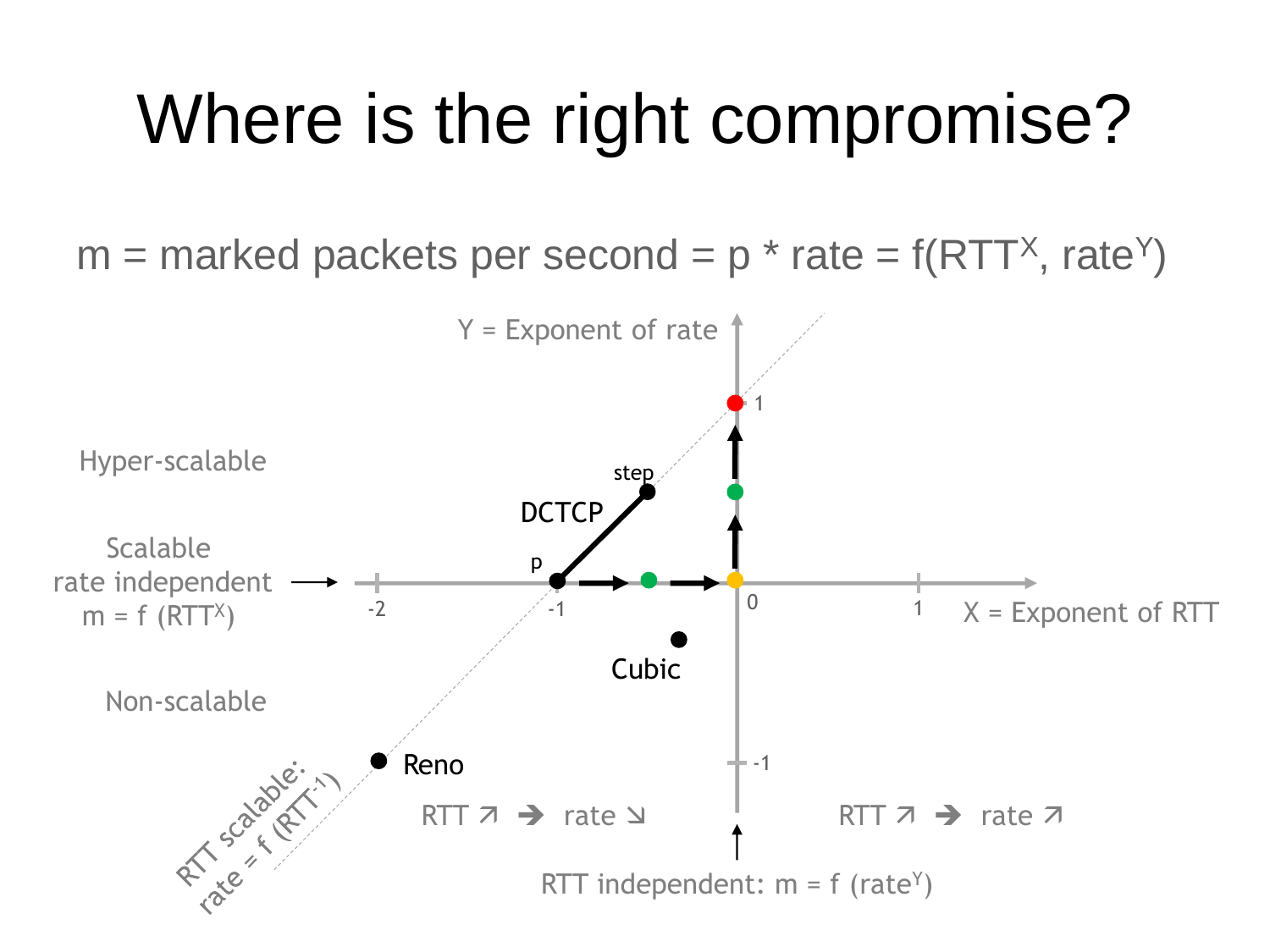### Related DualQ discussion topics

#### L4S-only AQM:

- DCTCP-like immediate step:  $p = 0$  or 1; mark if  $p == 1$
- Gradual probability function:  $p = [0..1]$ ; mark if  $p >$  Random()



- Classic TCP-fairness is well known, but challenged: 1/sqrt(p)
- Also coupling is determined by how DCTCP / TCP-Prague behaves
- RTT-independent related coupling